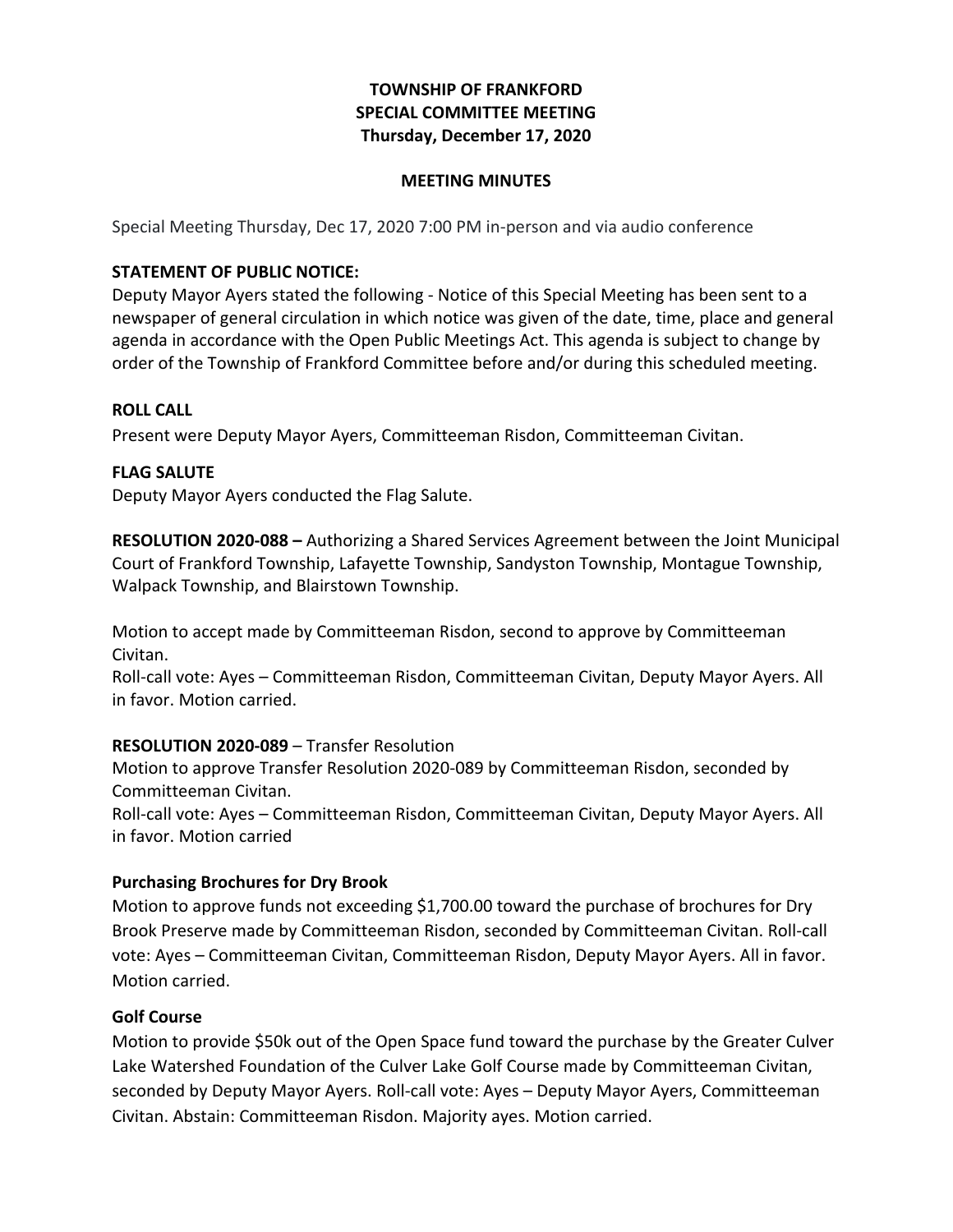### **PUBLIC COMMENT**

 Up to 5 speakers, 3 minutes each

Motion to open to public comment made by Committeeman Civitan, seconded by Committeeman Risdon. All in favor. Motion carried.

Mike Dolan expressed his gratitude for the hard work of the DPW during the storm last night into today.

 Motion to close to the public made by Committeeman Risdon, seconded by Committeeman Civitan. All in favor. Motion carried

### **ADJOURNMENT**

Motion to adjourn made by Committeeman Risdon, seconded by Committeeman Civitan. All in favor. Motion carried.

**ATTEST:**

 Lori Nienstedt, RMC Municipal Clerk

\_\_\_\_\_\_\_\_\_\_\_\_\_\_\_\_\_\_\_\_\_\_\_\_\_\_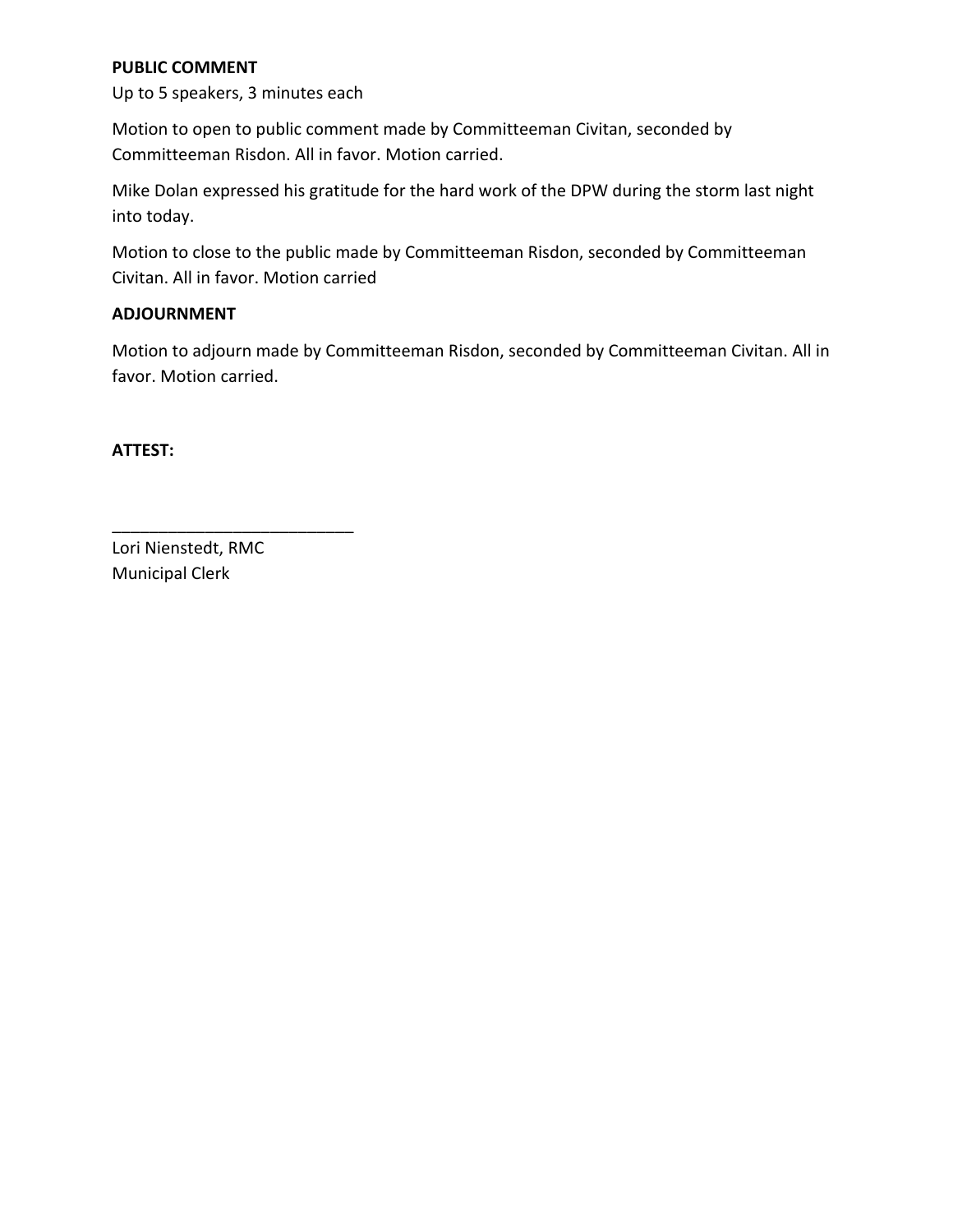# **COUNTY OF SUSSEX, STATE OF NEW JERSEY TOWNSHIP OF FRANKFORD**

#### **RESOLUTION 2020-088**

# **AUTHORIZING A SHARED SERVICES AGREEMENT BETWEEN THE JOINT MUNICIPAL COURT OF FRANKFORD TOWNSHIP, LAFAYATTE TOWNSHIP, SANDYSTON TOWNSHIP, MONTAGUE TOWNSHIP, WALPACK TOWNSHIP AND BLAIRSTOWN TOWNSHIP**

WHEREAS, the Township of Frankford is a member of the Joint Municipal Court of the Townships of Frankford, Lafayette, Sandyston Montague and Walpack that operates a Joint Court at the Frankford Township municipal building pursuant to a Shared Joint Court Agreement dated December 18, 2020; and

WHEREAS, for the purpose of effectuating further efficiency and cost savings, the Mayor and Committee of the Township of Frankford have determined it to be in the best interest of the citizens of Frankford Township to authorize the Joint Court to enter into a Shared Services Agreement for municipal Court services with the Township of Blairstown.

**NOW, THEREFORE, BE IT RESOLVED** by the Township Committee of the Township of Frankford, County of Sussex, State of New Jersey, as follows:

1. The Mayor and Clerk be and hereby are authorized to date and execute a Shared Services Agreement for a shared Municipal Court with the Township of Blairstown, a true copy of which is attached hereto as **Exhibit A**, the terms and conditions of which are specifically incorporated herein by reference.

2. This Resolution shall take effect upon approval of the Shared Services Agreement by the Administrative Office of the Courts and the Assignment Judge, as well as the adoption of companion Resolutions by the Townships of Blairstown, Lafayette, Sandyston, Montague and Walpack

### **CERTIFICATION**

I hereby certify the foregoing to be a true copy of a Resolution adopted by the Frankford Township Committee at a special meeting held on December 17, 2020.

**ATTEST:**

 Lori Nienstedt, RMC, Municipal Clerk

\_\_\_\_\_\_\_\_\_\_\_\_\_\_\_\_\_\_\_\_\_\_\_\_\_\_\_\_\_\_\_\_\_\_\_\_\_\_